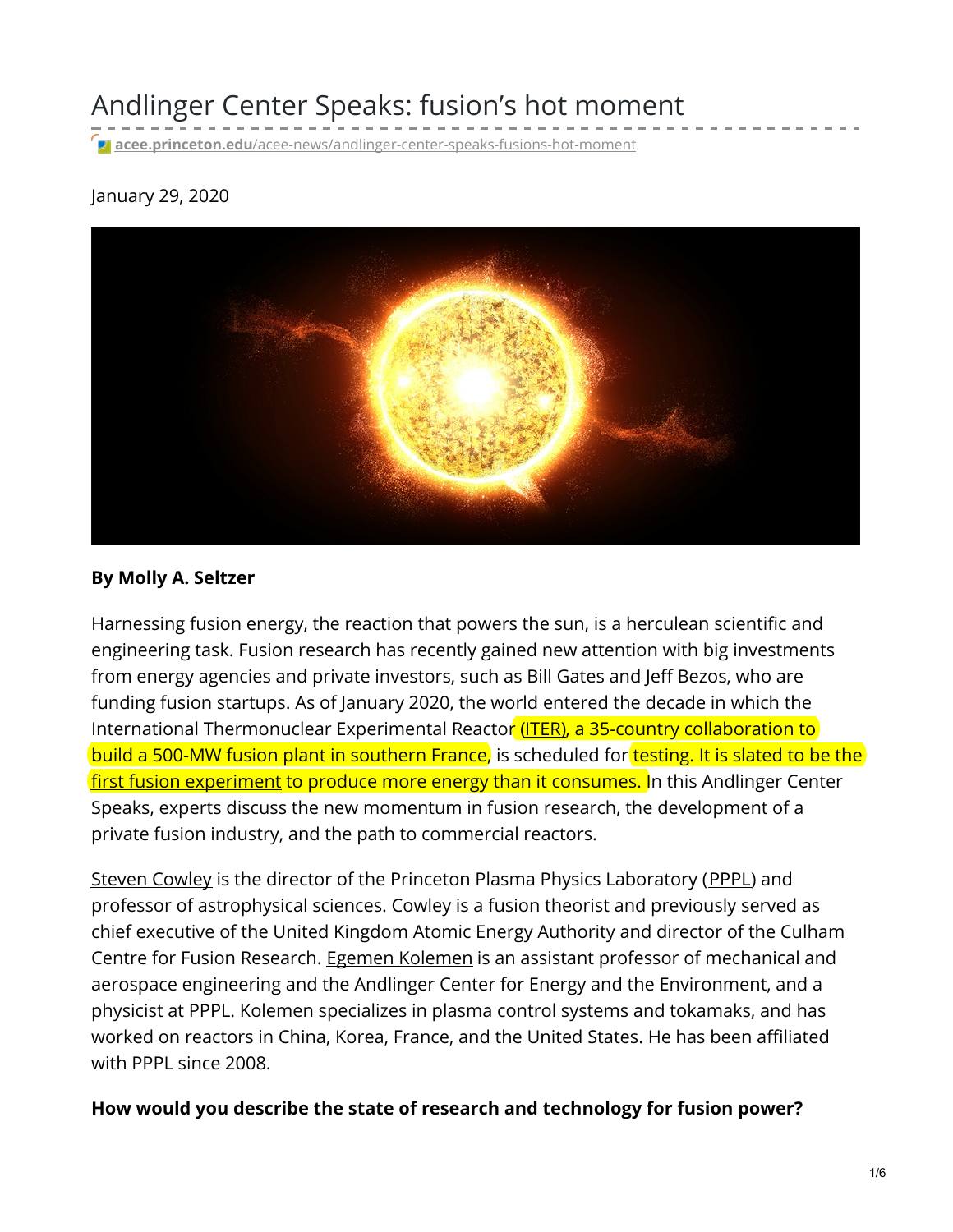

Cowley and Kolemen

**Kolemen:** There is a lot of excitement in fusion these days. Consistent progress in the last few decades has brought the possibility of fusion power reactors within striking distance. With a better understanding of the dangers of global warming in recent years, there is an increased thrust in the search for non-fossil-based energy sources. The angel investment and startup culture has penetrated the energy sector and has led to many fusion energy startups. There are so many startups that in 2018 they formed a lobby group, the Fusion Industry Association. The U.S. Department of Energy and governments around the world responded to these developments and started programs to enhance public-private collaboration, which is focused not only on the science of fusion, but on paving the way to reach commercial fusion reactors as soon as possible.

**Cowley:** There has been a real resurgence of momentum in the last two years, probably as people have started to see ways to bring down the cost of fusion. We know how to do fusion, but we do not know how to do fusion at a cost that the consumer wants to pay for electricity. The challenge is finding ways to make it simpler and cheaper. How do you go about that? Part of it is applying new technologies. There has been work on using high temperature superconductors, permanent magnet systems, and artificial intelligence to help fusion systems work better. Experimenting with new technologies and processes is important because we know that, theoretically, we ought to be able to do fusion in a lot smaller and simpler devices than the ones we make today. There is a need for research to focus on experimental technologies to drive innovation in the field.

## **How is fusion power different from current nuclear power generation and what are its benefits?**

**Kolemen**: Currently deployed nuclear reactors use fission, which splits very heavy atoms, like uranium to release energy. Fusion, in contrast, fuses light atoms, like hydrogen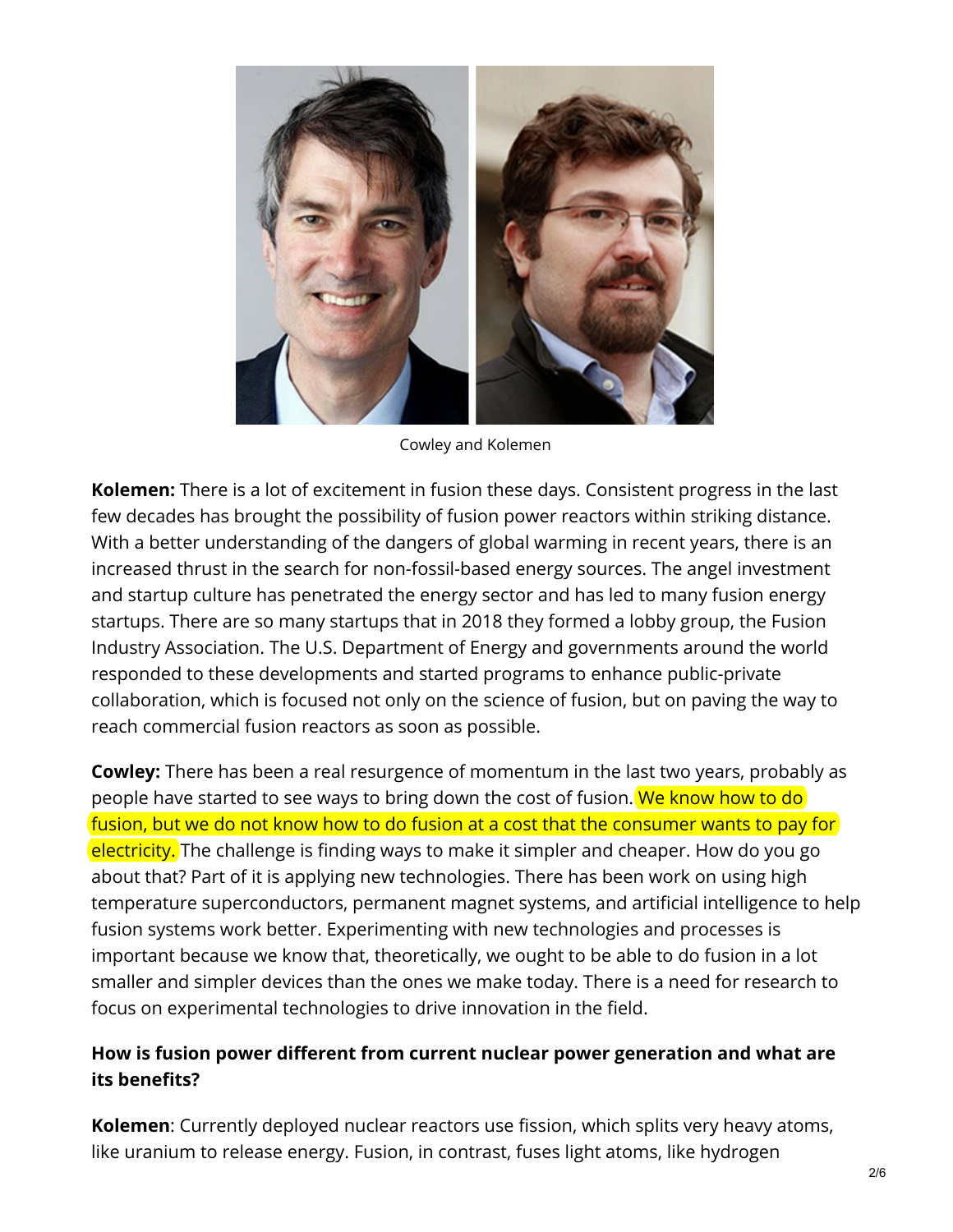isotopes, to produce helium and a neutron, which has a lot of energy. This is not a chain reaction like fission, which eliminates the possibility of runaway accidents faced by fission reactors. In fusion, if the system fails due to natural forces, the reaction instantly stops. Fusion, unlike fission, does not produce plutonium, whose radiation makes areas uninhabitable in the case of an accident. If more nuclear fission plants were established to meet global energy demand, it would mean transporting and storing megatons of nuclear waste, and there is a lot of pushback in communities about accepting the waste. This is not the case with fusion. Also, the uranium used as fuel for nuclear fission is a precursor to material used in atomic bombs, which also creates some fear and risk in terms of securing supply chains.

**Cowley:** In terms of benefits, fusion is one of the very few truly sustainable energy sources, along with renewable resources, like solar and wind. It has the advantage over many technologies, even over renewables, because fusion reactors can be switched on and off, and the fuel (hydrogen isotopes, typically tritium and deuterium) is abundant. One of the advantages of fusion is that it is safe and can be sited next to population centers. It is important to be able to locate fusion plants next to megacities to minimize the amount of energy that needs to be transmitted down the grid, and to minimize the size of the transmission and distribution infrastructure that needs to be built.

**PPPL is involved in designing, building, and assembling parts of ITER, and you have traveled to the site to support the project. What is the fusion community looking to accomplish with ITER, and what are the challenges of the experiment?**



Teams have been active all summer at the very bottom of the Tokamak pit, in preparation for the installation of the cryostat base. On top of the concrete crown, at the point of intersection with each of its 18 radial walls, contractors are installing a set of 18 metal bearings. July 2019. (ITER)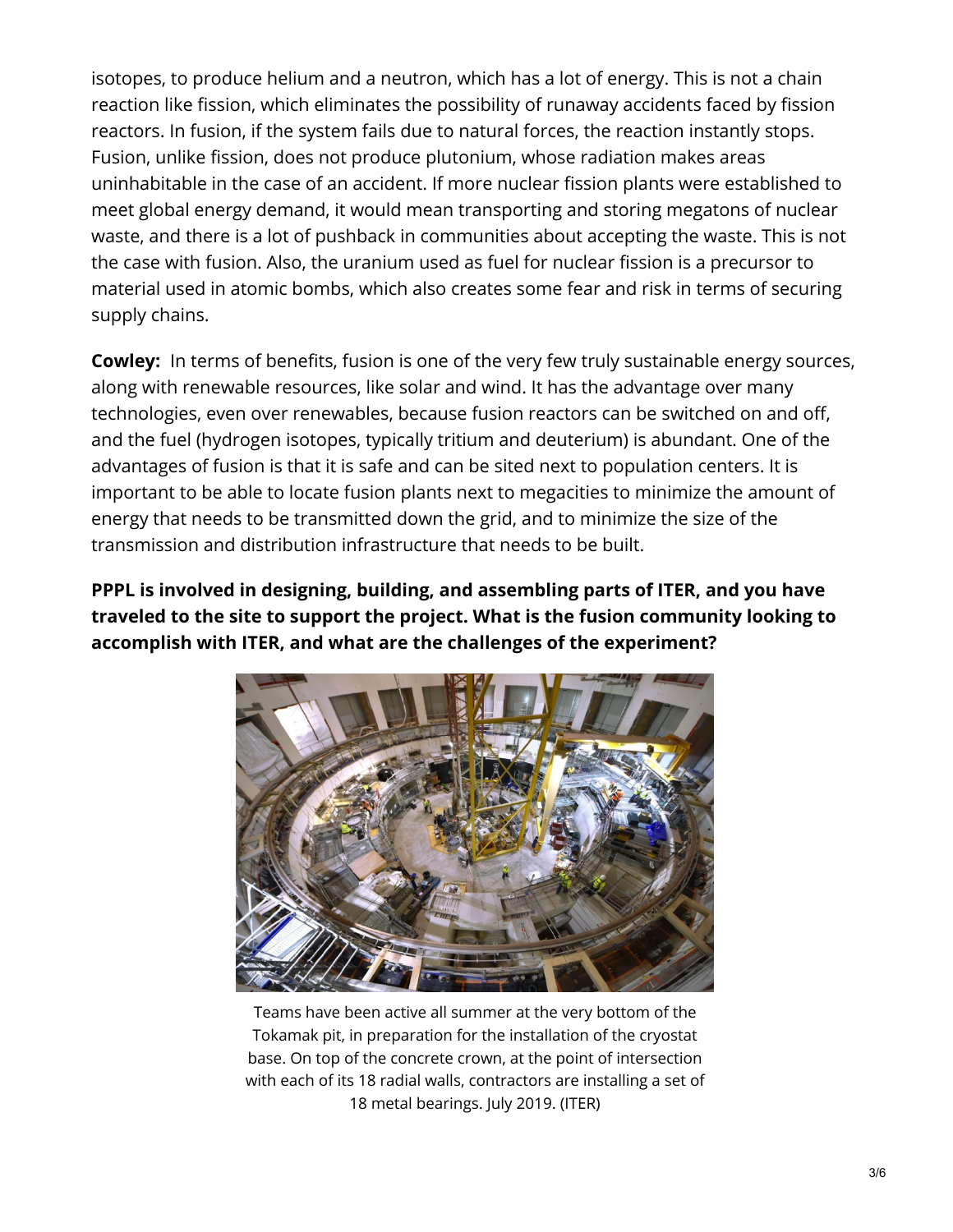**Kolemen:** The biggest challenge is that we have not produced net energy, a reaction that produces more energy than is needed to create the reaction. We have almost produced net energy. Making ITER work is the number one priority for us – it is the most expensive science experiment that humanity has ever tried, on the order of \$20 billion.

**Cowley:** One thing to note is that we have done fusion before. We made the extraordinary conditions necessary at the core of the experiment, 200 or 300 million degrees Fahrenheit, and sustained the condition. In the 1990s, we made 10 megawatts of fusion power at Princeton in a device called the Tokamak Fusion Test Reactor (TFTR), but we needed to add outside energy to keep heating the plasma to make that happen. What ITER is going to do is achieve what we call a fusion burn, where the fusion is sustaining itself. We have never gotten to that state, and it will be a historic experiment. It is fundamentally exactly what a star, like our sun, is doing. Using a camp fire analogy, the TFTR experiment was similar to using a wet log to fuel a fire. You still get some heat from the wood, but it is not selfsustained. ITER is like a fire with nice dry wood where you light it take the match away, and it continues to burn. The heat that the fire makes allows you to put another log on the fire, and another log after that, and keep burning wood.

## **How might fusion play a role in global decarbonization?**

**Cowley:** We have an opportunity to decarbonize our energy systems by using what I would call transitional technologies. We could decarbonize with a combination of renewables, capturing and storing the carbon associated with burning fossil fuels, and conventional nuclear power. The combination of those will allow you to decarbonize in a couple of decades, maybe three decades. But, at least two of those technologies, fission and carbon capture and storage, cannot be done forever. There is only a certain amount of carbon capture and storage you can do geologically, and there's only a certain amount of fission you can do without going to advanced nuclear cycles, which nobody wants to do because of proliferation risks. At some point fusion will be needed. There will be many energy options, but we will need a system like the one that fusion can provide, a system that will work when the sun does not shine and the wind does not blow. It will need to work for weeks on end and provide the base load of our energy system. We are going to need that, and we are going to need it in this century.

We should not wait for fusion to decarbonize our energy systems, and we should use all the transitional elements that we can. That's going to be hard enough in and of itself, but the long-term goal is to develop a system that is sustainable over millions of years. The interesting thing about fusion is that it is not a limited resource. There is enough fuel really to power the planet for its entire existence. The trick here is to know how to do it on a commercial scale, and once we have that knowledge, we will always have it. It's a bit like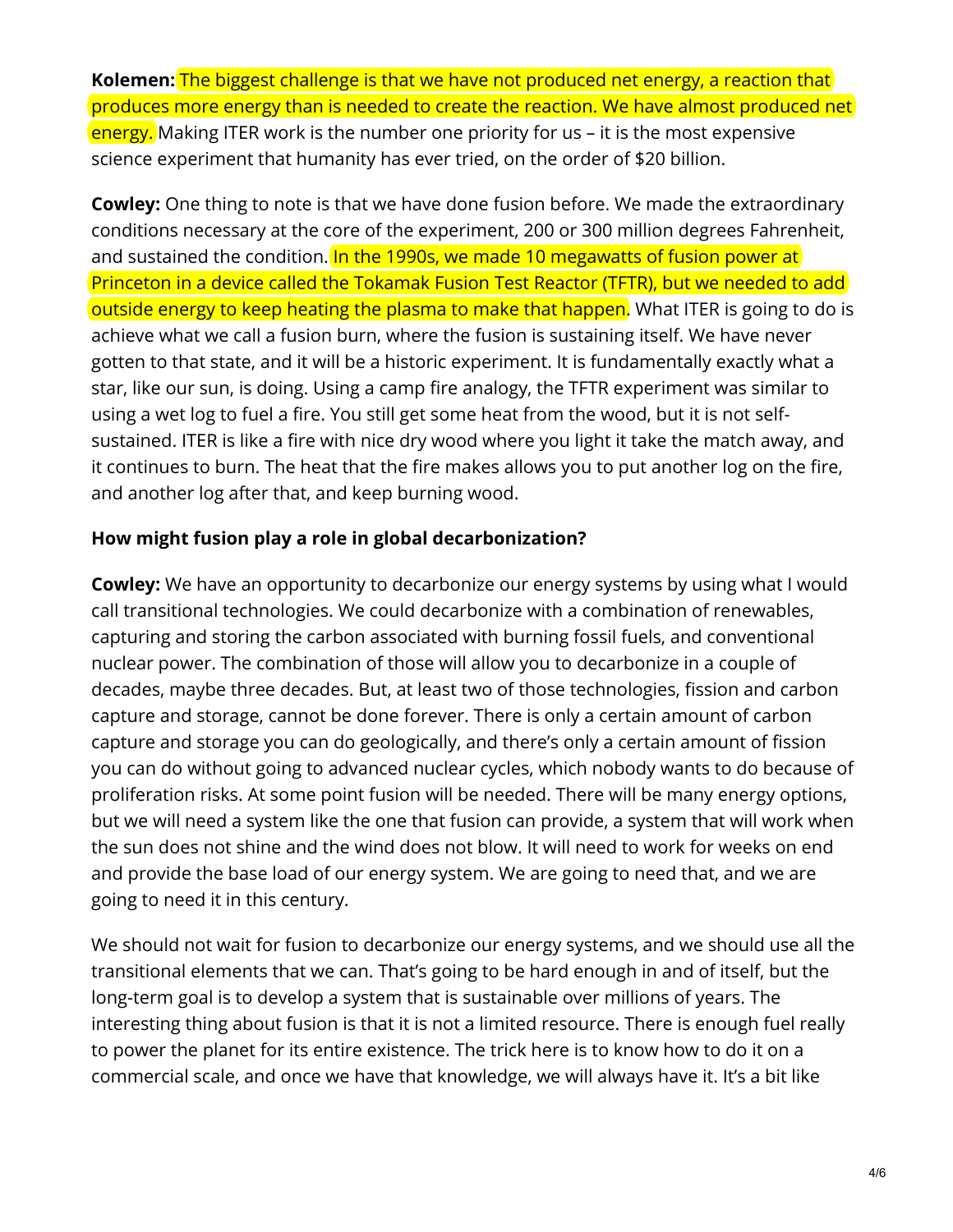flying. Humans tried to fly all of recorded history. We had Greeks jumping off cliffs. It wasn't until the beginning of the 20th century that really it was mastered, but after it was mastered it expanded everywhere. Everybody started to fly.

**Kolemen:** If we learned anything in the last two decades in the energy sector, it is that predicting our energy future is very difficult. Solar power, which was not thought of as a viable option, dramatically came down in price. So, the most reasonable approach to decarbonization is an "all the above" strategy, where all possible options are funded unless the option is shown to be unfeasible. Fusion reactors are not currently ready to solve the climate emergency in the next decade. However, with focused research and investment, we can make an impact on fossil-fuel replacement by the end of the century.

# **How can society drive innovation and the deployment of fusion?**

**Kolemen:** While building ITER and making it work, we must visit alternatives, such as producing smaller test reactors where we can try new ideas. Also, bringing in the industry and contracting companies to build the components we need is another priority. Historically, the fusion community has focused on the science of fusion. But how you build an industry to make all the components is a big challenge. You cannot build hundreds of companies to produce the parts for the reactors overnight; it takes decades. The engineering side is critical because we need to develop new materials to withstand high heat fluxes and neutron environments, systems for heat removal and plasma confinement, and ones that can perform not just for days but for years. These three pieces – making ITER successful, exploring alternative ways to do fusion, and bringing in industry – will help make the timeframe for commercial fusion reactors viable.

**Cowley:** The thing that drives down the cost over time is how many reactors you make. If you make lots of something, even if it is a really impressive, complex technology, like a modern car, you can really drive the cost down. It's amazing how cheap cars are for the amount of technology that is in them, but car manufacturers make thousands of a model, and they drive down the costs by incremental innovation until they have something really good. Part of the problem with the nuclear industry is that only a few reactors are built per year, and so the industry never gets those costs savings due to iterative learning.

I also worry that we don't always seek the innovation that we need. We know ways to make fusion happen, and sometimes the risk-reward profile in research makes you stay stick with what you know. If your true answer lies a long way from where you have been looking, you may not reach it. But the students right now at the laboratory and on campus will lead us down pathways unexplored by my generation. We are trying to work with the various new private fusion companies to help foster and grow those new ideas. We are a big, government lab with lots of expertise that can help some of these startup companies develop new processes and measure their performance, and ultimately support and spur innovation.